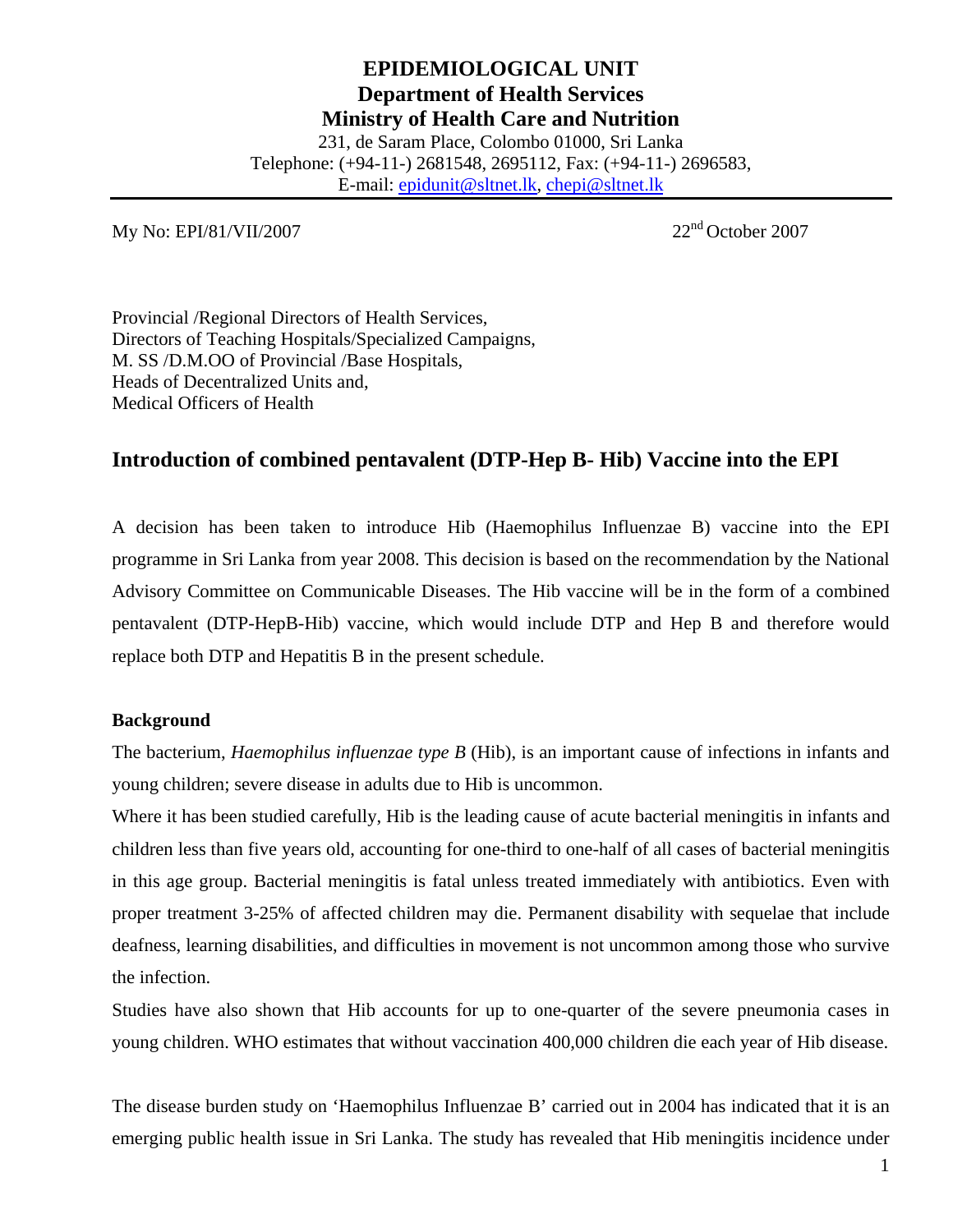5 years population in the Colombo district is 20.1 per 100,000, and it estimated all Hib disease incidence to be 124.5 cases per 100,000 under 5 years. This rate is the highest incidence reported in the south Asian region.

#### **Hib Vaccine**

Safe and effective vaccines against Hib infections exist. These vaccines have been routinely used to vaccinate infants in many countries for over 10 years. The experience with these vaccines has shown that they are very safe and highly effective in preventing severe Hib disease, including meningitis and pneumonia. Studies have shown that vaccination reduces the risk of invasive Hib disease in young children by >90%, and in some cases, has even led to protection of unimmunized populations by 'herd immunity'. WHO has recommended that Hib conjugate vaccine be included in routine infant immunization programmes in all countries where the resources permit its use and the burden of disease is established.

Hib conjugate vaccines are available in several different formulations. They can be obtained as a liquid or freeze-dried powder (lyophilized), in single or multi-dose vials, and as monovalent vaccines (Hib conjugate vaccine only) or in combination with other routine vaccines (e.g., DTP, DTP- hepatitis B).

Pentavalent (DTP-Hep B-Hib) vaccines are available in both liquid and freeze-dried forms. However in the freeze-dried form combined DTP-Hep B is available in liquid form and Hib component as freezedried and therefore the latter should be reconstituted (mixed) before use.

It has been decided to use liquid form Pentavalent (DTP-HepB-Hib)vaccine in the national EPI programme considering the convenience of using liquid form of Pentavalent (DTP-HepB-Hib)vaccine at busy immunization clinics,. At present, only single dose liquid form Pentavalent (DTP-HepB-Hib) vaccine is available.

#### **Donor support for introduction of Pentavalent (DTP-HepB-Hib) vaccine**

With the support of the GAVI Alliance combined pentavalent (DTP-HepB-Hib) vaccine will be introduced into the national EPI programme in 2008 in all districts of the country. During Phase I GAVI support (2003-2007), all countries were supported to introduce new vaccines as a donation. Hence Sri Lanka received Hep B vaccine for 5 years as a donation. However, in Phase II GAVI support is based on co-finance policy, where both the recipient country and GAVI share the vaccine cost.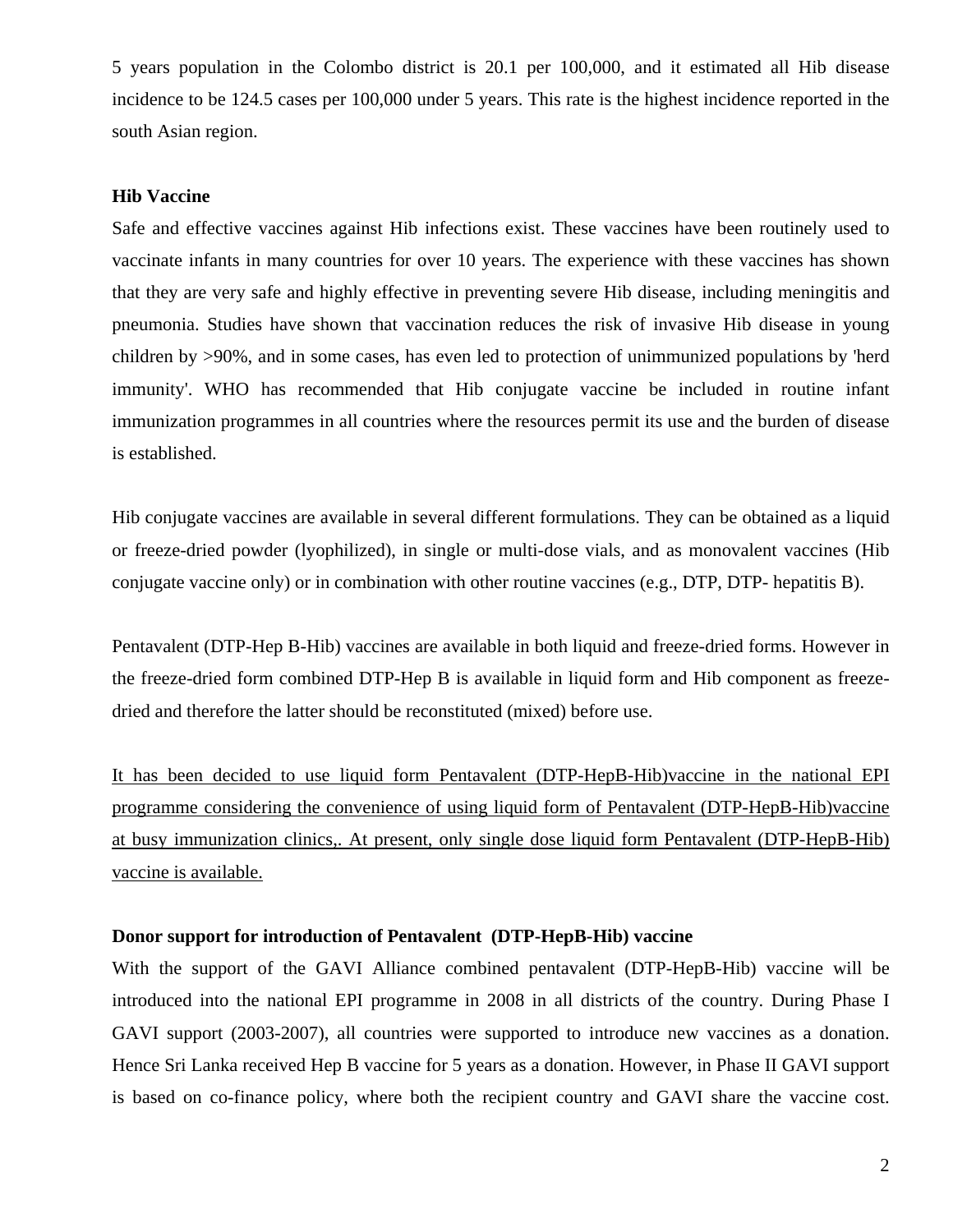Initially the contribution from the country will be minimal. Subsequently it will be increased and by 2015 each country will have to bear the total expenditure.

Since the Government is committed to share a significant amount of the cost in introduction of Pentavalent (DTP-HepB-Hib) vaccine, it is important to give due consideration to the accountability. Therefore, the Ministry of Health will take necessary measurers to ensure accountability at national, district (RDHS) and divisional (MOH) levels.

#### **Schedule**

The Pentavalent (DTP-HepB-Hib) vaccine will be introduced into the current EPI schedule at completion of 2, 4 and 6 months of age. First three doses of OPV also will also be given with the Pentavalent (DTP-HepB-Hib) vaccine at the same time as done in the past with DTP and Hep B vaccines at the completion of 2, 4 and 6 months of age.

Please note that no pentavalent fourth dose will be given at the age of 18 months but the fourth dose of DTP given at this age will be continued.

If any dose of Pentavalent (DTP-Hep B-Hib) vaccine is missed or delayed, it should be given at the next earliest available opportunity for immunization. The immunization regime should not be restarted if a dose is missed.

#### **Eligible children for Pentavalent (DTP-HepB-Hib) vaccine**

All children presenting to immunization clinics for DPT1 and Hepatitis B 1 on or after the  $1<sup>st</sup>$  January 2008 will be eligible to receive the Pentavalent (DTP-HepB –Hib) vaccine.

Children who have received their first or/and second dose(s) of DPT and Hepatitis B before the  $1<sup>st</sup>$ January 2008 will not be eligible for Pentavalent (DTP-HepB –Hib) vaccine as their subsequent DTP and Hep B vaccination.

#### **Dosage**

The standard dose for infants and children is 0.5 ml.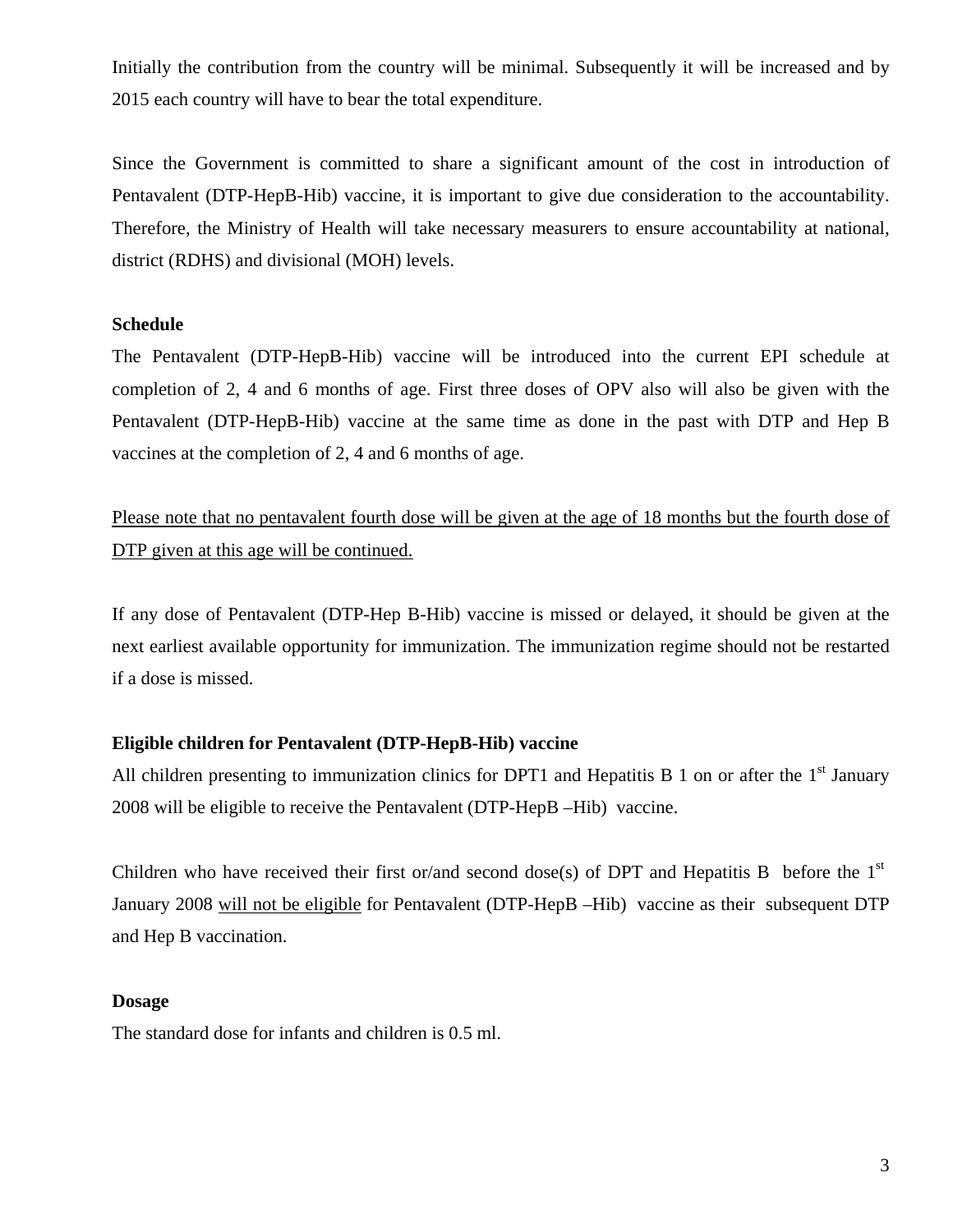#### **Route and site of administration of the Pentavalent (DTP-Hep B-Hib) vaccine**

Pentavalent (DTP-Hep B-Hib) vaccine should be given as an INTRAMUSCULAR (IM) injection to the anterolateral aspect of the thigh in infants.

Pentavalent (DTP-Hep B-Hib) vaccine SHOULD NOT be given in the buttock or administered intradermally because this route of administration does not produce an adequate antibody response. In addition there may be a risk of injury to the sciatic nerve, if it is given in the buttock.

Unlike the present practice of administering two injectable vaccines (DPT and Hep.B) in the same clinic session, where it is advised that the two injections are administered in different sites/thighs, in Pentavalent (DTP-HepB-Hib) there is no special concern of which side/site to be used. However, it is advisable to use the left thigh/deltoid muscle to maintain an uniform practice.

#### **Contra-indications**

There are very few reasons to withhold or postpone administration of Pentavalent (DTP-Hep B-Hib) vaccine.

It should be avoided only for children with:

- A history of a severe allergic reaction (e.g. generalized urticaria, difficulty in breathing, swelling of mouth and throat, shock) to a previous dose of Pentavalent DTP- Hep B - Hib vaccine or with known hypersensitivity to any vaccine component
- A history of an encephalopathy of unknown aetiology after a previous immunization with a vaccine containing pertussis.

In these circumstances, the vaccination course should be continued with DT and Hepatitis B, which are available in all government immunization clinics. Since the monovalent Hib vaccine is not available in the government clinics, these children may not be able to receive the Hib vaccine in the routine immunization clinics.

- A severe acute illness with temperature above  $38.5^{\circ}$ C. As with other vaccines, vaccination should be postponed in children suffering from acute febrile illness
- A progressive neurological disease.

#### **The following are NOT contra indications;**

- Minor illnesses such as respiratory tract infection or diarrhoea with temperature below  $38.5^{\circ}$ C
- Allergy or asthma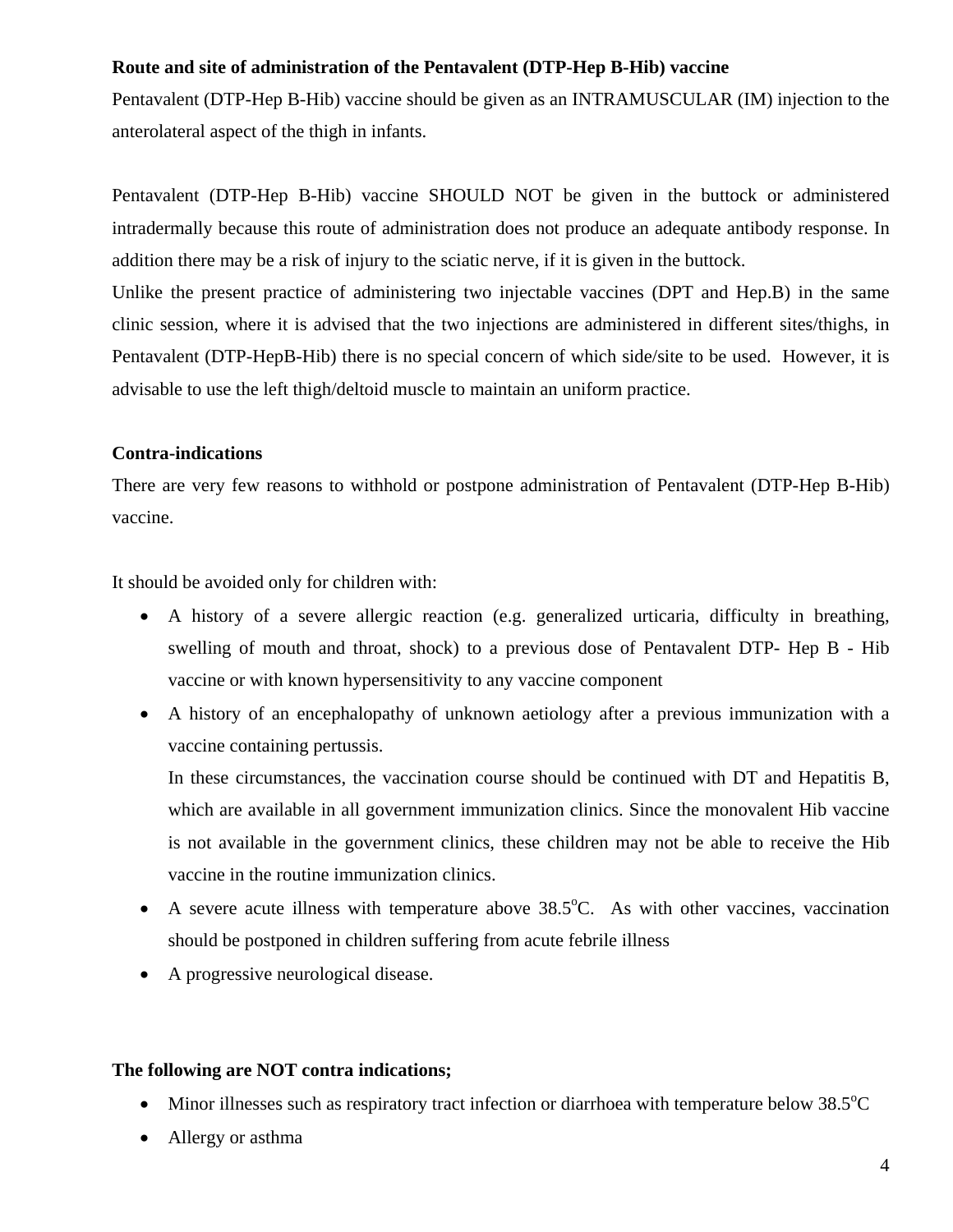- Family history of convulsions
- Treatment with antibiotics
- Treatment with topical corticosteroids or systemic use of corticosteroids at low dosage  $\ll 0.5$ mg/kg of prednisone or equivalent) in case of skin diseases like dermatitis, eczema, or other localised skin disorders
- Infection with HIV
- Breast feeding
- History of seizures (Convulsions, fits)
- Chronic illnesses such as those of heart, lung, kidney or liver
- Stable neurological conditions e.g. cerebral palsy, Down syndrome
- Prematurity or low birth weight
- History of jaundice at birth.

#### **Precautions for Use**

Precautions should be taken to avoid undesirable reactions before administering the vaccine. These precautions include review of the child's medical history, particularly regarding hypersensitivity reactions to previous administration of any type of vaccine and the child's history of recent health problems.

Administration of any subsequent dose of Pentavalent (DTP-HepB-Hib) should be carefully considered if, in connection with the administration of vaccine, one or more of the following effects have been observed: 40°C temperature within 48 hours following vaccination (not due to other identifiable causes); collapse or shock (hypotonic hyporesponsive episodes) within 48 hours following vaccination; persistent crying lasting more than 3 hours during the 48 hours following vaccination; convulsions, with or without fever, within 3 days following vaccination.

Pentavalent (DTP-HepB-Hib) vaccine should be administered with caution to subjects with thrombocytopenia or a bleeding disorder since bleeding may occur following an intramuscular administration of the vaccine to these subjects.

#### **Storage temperature and shelf-life**

Penta valent (DTP-Hep B-Hib) vaccine should be stored and transported between  $2^{\circ}$ C.  $8^{\circ}$ C. IT SHOULD NOT BE FROZEN. Hence this vaccine should **NEVER** be stored in the freezer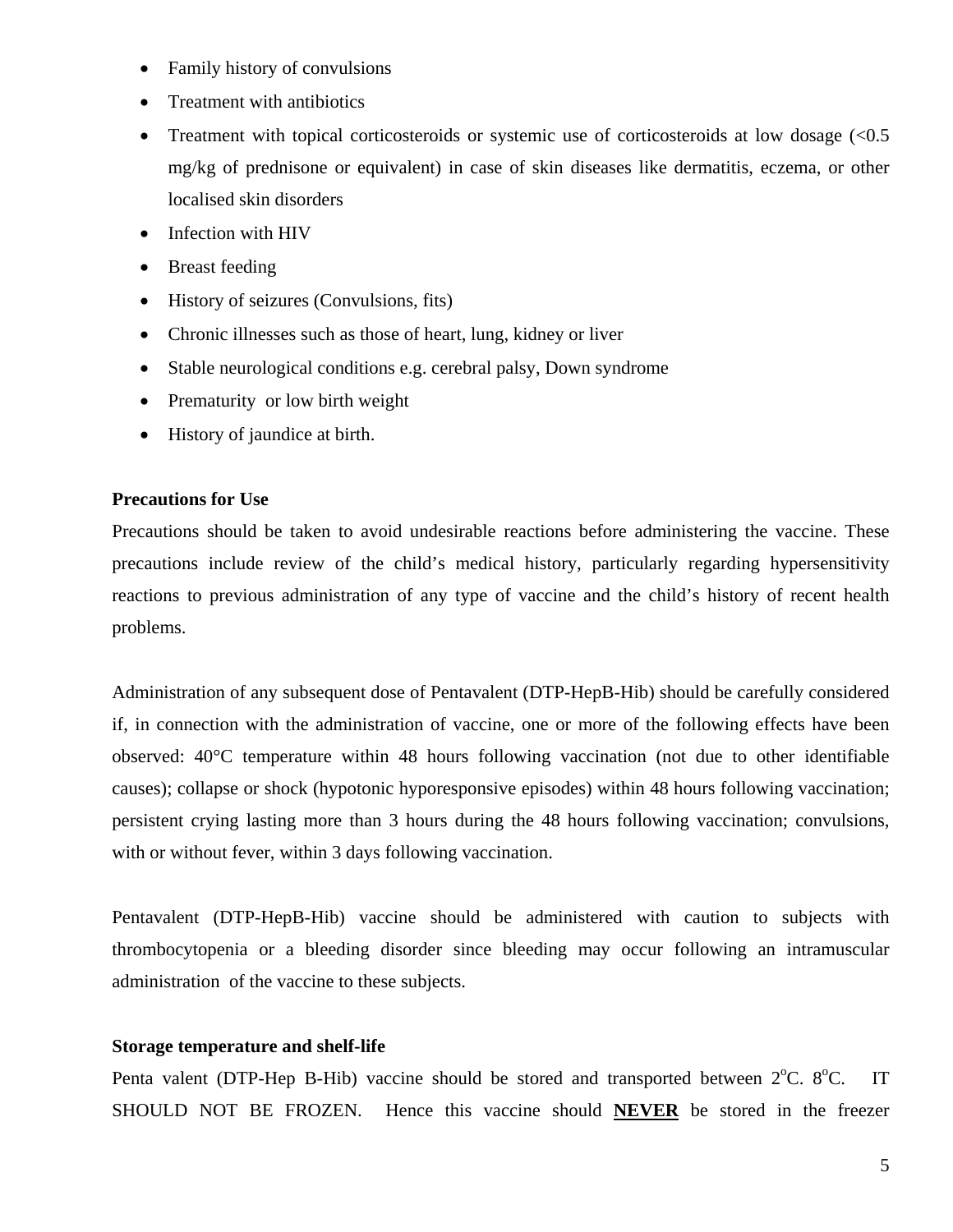compartment and should preferably be kept in the middle shelf of the main compartment of the refrigerator in all places storing the vaccine including MOH offices.

While transporting the vaccine vials should **NOT** be kept in contact with ice in vaccine carriers/flasks and during clinic sessions Penta valent (DTP-Hep B-Hib) vials should **NOT** be kept in contact with ice.

#### **Injection Safety**

At present only auto- disable (AD) syringes are used in the national EPI in the country. Therefore, administration of Pentavalent (DTP-HepB-Hib) vaccine will be carried out using AD syringes. AD syringes and safety boxes for the national EPI will be provided by the Medical Supplies Division in coordination with the Epidemiology Unit and the RDHS, MOH and head of medical institutions will be responsible to ensure the availability and use of injection safety items at all immunization clinics in their respective areas. Further it is emphasized that appropriate and safe disposal of sharps waste should be ensured in all aspects of the programme .

#### **Role of MOH in introduction of Pentavalent (DTP-HepB- Hib) vaccine into EPI**

- Training of MOH staff on Introduction of Pentavalent (DTP-Hep B-Hib) vaccination
- Creating public awareness regarding new additions to EPI by organizing public education programmes
- Timely request of adequate vaccine stocks for the area, supervision of storage and transport of vaccines and maintenance of cold chain
- Timely request of adequate stocks of AD syringes for the area, identifying mechanisms for disposal of AD syringes and sharps waste for the area and monitoring the implementation and sustenance of the activity.
- Monitoring and supervision of immunization coverage, vaccine wastage and reporting of AEFI at MOH level with regard to Pentavalent (DTP-Hep B-Hib) vaccine quarterly, according to the quarterly EPI Return for the area and taking corrective measures when required
- Monitoring of dropouts from immunization with regard to Pentavalent (DTP-Hep B-Hib) vaccination.
- Monitoring of record keeping at clinic level and MOH level
- Monitoring timeliness of EPI returns sent from MOH Office to RDHS/RE
- MOH is responsible for vaccine management accountability: More than 1% vaccine wastage should not be allowed since single dose liquid pentavalent vaccine is used. Each vial of vaccine is accountable and any significant wastage should be clearly documented and should be reported to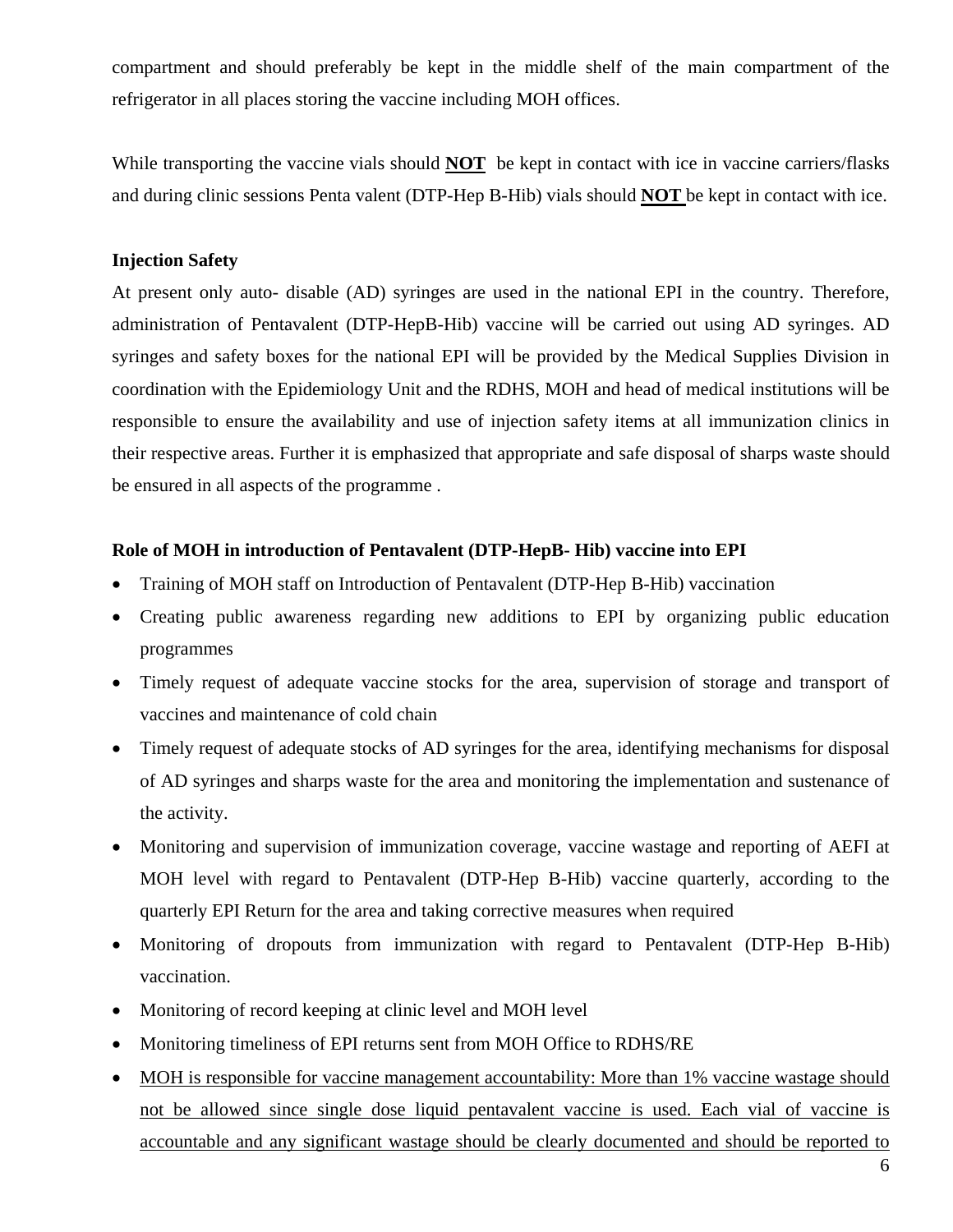both Epidemiology Unit and RDHS. Any losses due to unacceptable reasons will be recovered from the responsible officer.

# **Role of Public Health Nursing Sister in introduction of Pentavalent vaccine into EPI**

- Training of PHMM on Pentavalent (DTP-Hep B-Hib) vaccination
- Education of public regarding the new addition to the EPI
- Monitoring and supervision of maintenance of cold chain and proper storage of vaccine stocks
- Supervision of organization of immunization clinics to facilitate administration of Pentavalent (DTP-Hep B-Hib) vaccine.
- Supervision of disposal of sharps waste in the area with regard to AD syringes and other injection material
- Monitoring of immunization coverage, vaccine wastage, AEFI and dropout from immunization with regard to Pentavalent (DTP-Hep B-Hib) vaccination at Clinic/PHM level and MOH level.
- Monitoring and supervision of record keeping at clinic level and MOH level.
- Accurate, timely compilation of EPI data at MOH level

### **Role of Supervisory Public Health Midwife in introduction of Pentavalent vaccine into EPI**

- Training of PHMM on Pentavalent (DTP-Hep B-Hib) vaccination
- Education of public regarding the new addition to the EPI
- Monitoring and supervision of maintenance of cold chain and proper storage of vaccine stocks
- Supervision of organization of immunization clinics to facilitate administration of Pentavalent (DTP-Hep B-Hib) vaccine
- Supervision of disposal of sharps waste in the area with regard to AD syringes and other injection material
- Monitoring of immunization coverage, vaccine wastage, AEFI and dropout from immunization with regard to Pentavalent (DTP-Hep B-Hib) vaccination at Clinic/PHM level and MOH level.
- Monitoring and supervision of record keeping at clinic level and MOH level
- Accurate, timely compilation of EPI data at MOH level

### **Role of Public Health Midwife in introduction of Pentavalent vaccine into EPI**

- Education of the public on the new addition to the EPI
- Maintenance of cold chain during transport of vaccines and during clinic sessions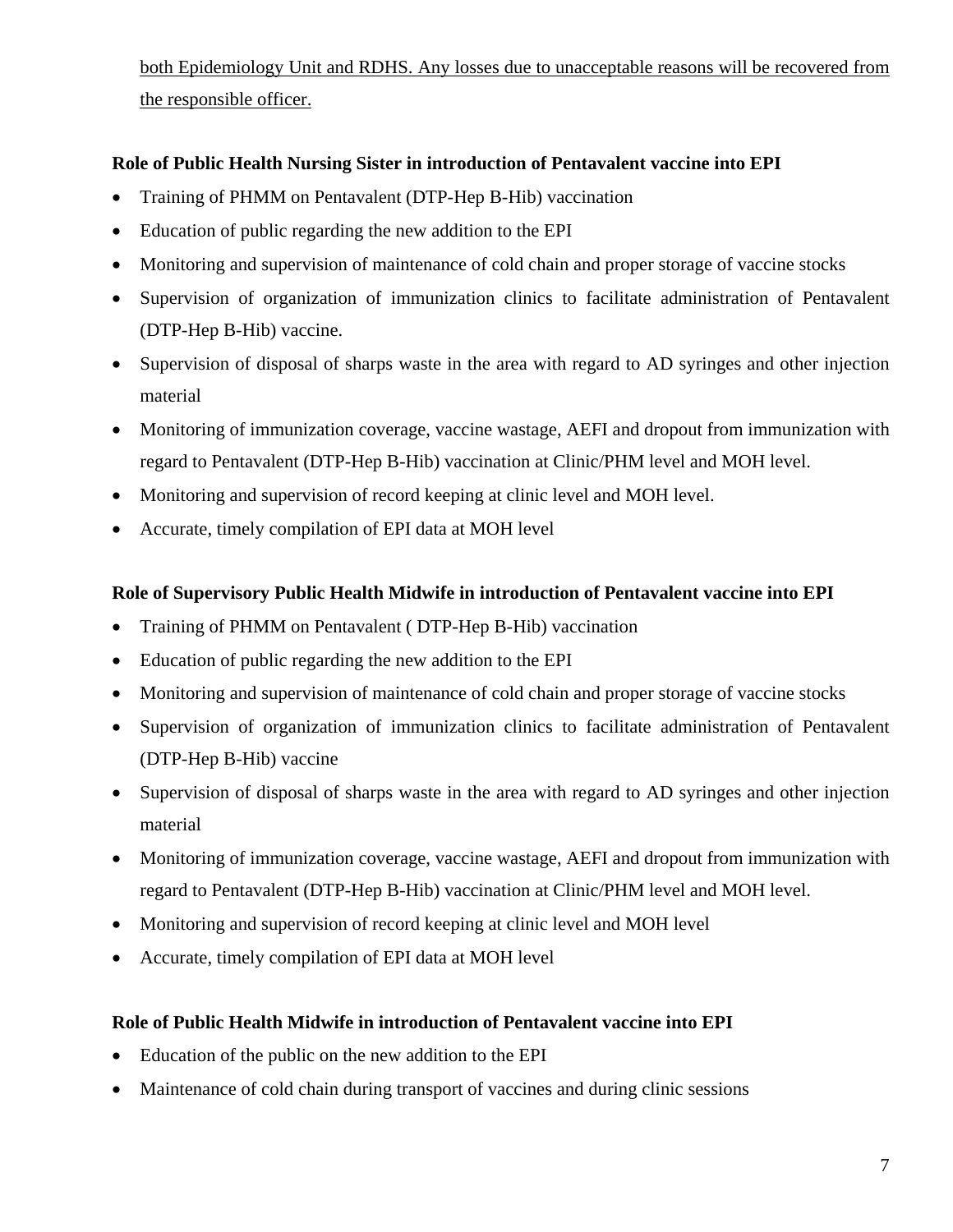- Enforcing vigilance and providing personal attention to prevent dropouts from immunization and to detect AEFI with regard to Pentavalent DTP-Hep B-Hib vaccine.
- Safety assurance of the sharps waste disposal activity in the immunization clinics
- Maintenance of accurate records regarding all immunization at clinic level especially on Pentavalent (DTP-Hep B-Hib) vaccination: Birth and Immunization Register, Clinic Immunization Register, Clinic AEFI Register, Part A/B of CHDR, Clinic Summary , Quarterly MCH Clinic Return

### **Role of Regional Epidemiologist/MO-MCH in introduction of Pentavalent vaccine into EPI**

- Conduction of district training programme for MOH and hospital staff at district level and active participation, co-ordination and supervision of training programmes at MOH level.
- Close monitoring of vaccine storage and maintenance of cold chain at Regional Drug Stores and at MOH level
- Close supervision of vaccine and AD syringes supply in the region
- Overall supervision of mechanisms developed in the region for disposal of AD syringes and sharp waste.
- Close monitoring and supervision of immunization coverage and vaccine wastage quarterly and reporting of AEFI monthly with regard to Pentavalent (DTP-Hep B-Hib) vaccine

#### **Role of Heads of Health Institutions in introduction of Pentavalent vaccine into EPI**

- Timely requisition of adequate vaccine stocks and AD syringes for the immunization clinic
- Close monitoring of vaccine storage and maintenance of cold chain at the institutional level
- Close supervision of vaccine and AD syringe supply to the clinic
- Overall monitoring of immunization coverage, vaccine wastage and AEFI with regard to Pentavalent (DTP-Hep B-Hib) vaccination at hospital level.
- Overall monitoring and supervision of record keeping at hospital level
- Officer Incharge of the EPI clinics is responsible for vaccine management accountability: More than 1% vaccine wastage should not be allowed since single dose liquid pentavalent vaccine is used. Each vial of vaccine is accountable and any significant wastage should be clearly documented and should be reported to both Epidemiology Unit / RDHS. Any losses due to unacceptable reasons will be recovered from the responsible officer.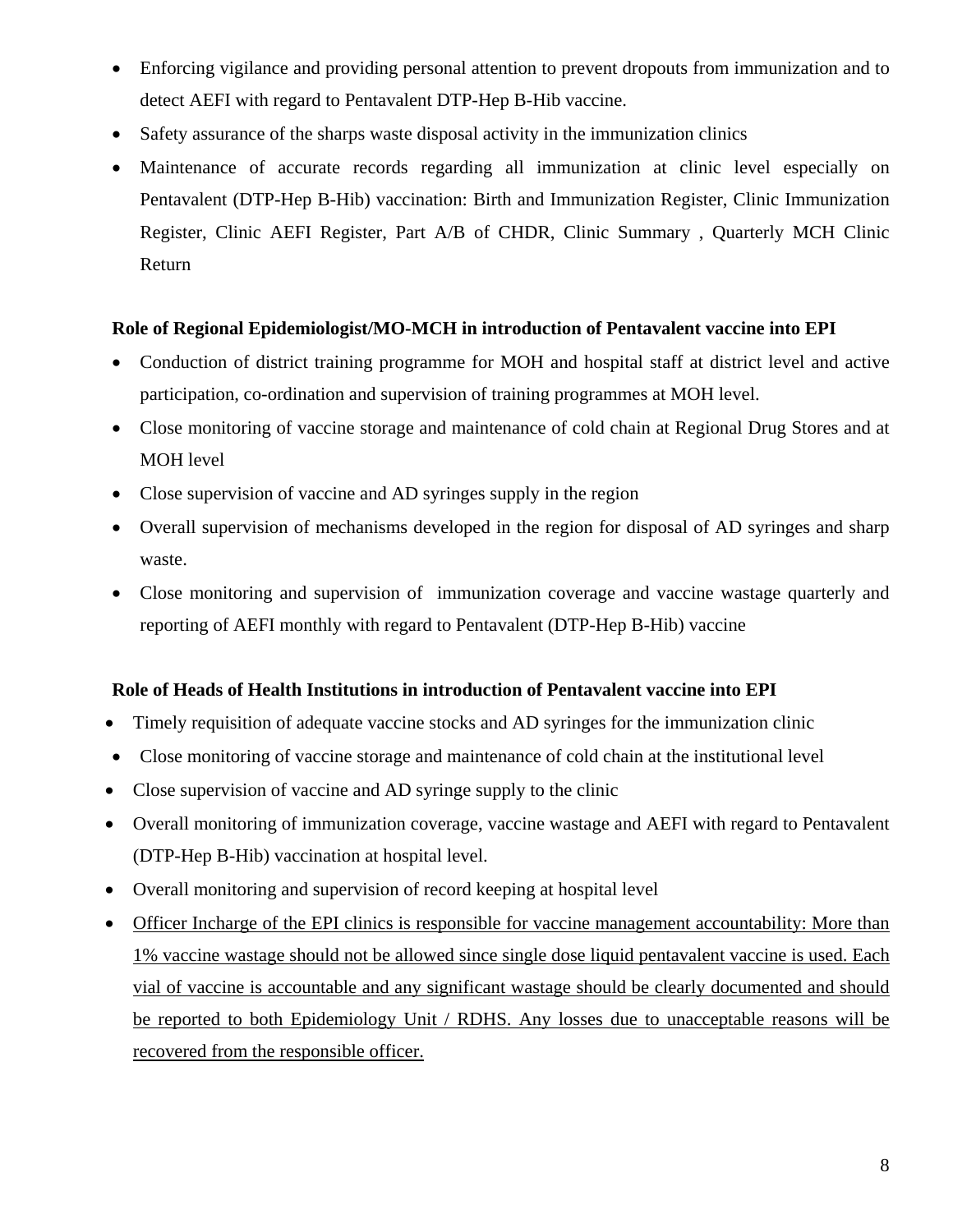# **Role of Officer In-charge / Regional Medical Supply Division (RMSD) in introduction of Pentavalent vaccine into EPI**

- Timely request of adequate vaccine stocks and AD syringes for the district
- Timely distribution of vaccines and AD syringe to MOH and medical institutions
- Maintenance of cold chain for vaccine during storage at RMSD and transport
- Preparation of the correct monthly stock return for the district
- OIC RMSD is totally responsible for vaccine management accountability at the RMSD. More than 1% vaccine wastage should not be allowed since single dose liquid pentavalent DTP-HepB-Hib vaccine is stored. Each vial of vaccine is accountable and any significant wastage should be clearly documented, to be reported to both Epidemiology Unit and RDHS. OIC RMSD will be held responsible for any losses due to unaccepted reasons.

#### **Training of Health Staff**

Introduction of Pentavalent (DTP –HepB-Hib) vaccine into the routine immunization programme, EPI, requires training and educating of field health staff to provide the knowledge and skills to sustain a successful programme. This training should include the use of AD syringes and methods adopted for safe disposal of used AD syringes and other sharp waste.

Following have been identified as important issues that should be clearly and completely addressed during all training sessions.

- Hib diseases
- Hib Vaccine (contraindications, vaccine administration, storage)
- Use of Injection safety items (AD syringes, safety boxes)
- Vaccine logistics ( vaccine wastage, accountability, maintaining adequate stocks)
- Record Keeping: maintenance of records & registers, completeness, accuracy and timeliness of returns
- Vaccine Safety: Adverse Events Following Immunization

Training programmes at the national level will be conducted for Regional Epidemiologists and MO (MCH) who will be the trainers for their respective health staff. They will be responsible for training MOOH and hospital staff who conduct EPI clinics in their respective districts/ medical institutions.

MOOH will be responsible for training their own staff and this activity should be assisted and monitored by RE and MO/MCH of the district.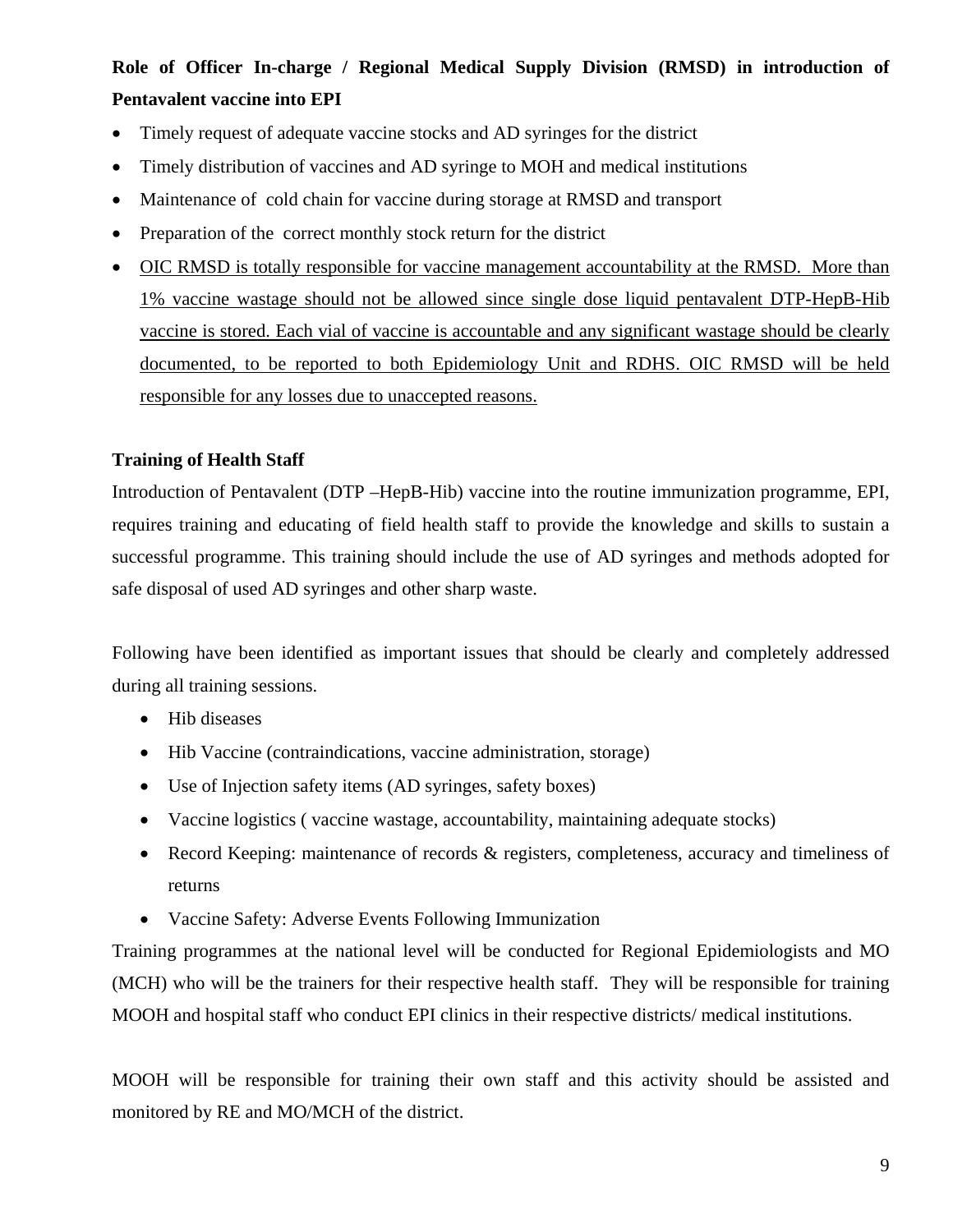| <b>Level</b>    | <b>Target</b>        | <b>Responsibility</b> | <b>Supervision</b> | <b>Time</b>                |
|-----------------|----------------------|-----------------------|--------------------|----------------------------|
|                 |                      |                       |                    |                            |
| National        | <b>RE,MO/MCH</b>     | Epidemiology          |                    | By mid October             |
|                 |                      | Unit/FHB              |                    |                            |
| <b>District</b> | MOH, Staff of EPI    | RE.                   | Epidemiology       | Before<br>of<br>end        |
|                 | clinic at TH, $GH$ , | MO/MCH                | Unit/FHB           | October                    |
|                 | <b>BH</b>            |                       |                    |                            |
| Divisional      | PHNS, PHM,<br>PHI    | <b>MOH</b>            | <b>RE</b>          | <b>Before</b><br>of<br>end |
|                 | Staff of CD, PU,     |                       | MO/MCH             | November                   |
|                 | DH, RH               |                       |                    |                            |

**Schedule for training of field/hospital health staff** 

This guideline on introduction of Pentavalent DTP-Hep B\_Hib vaccine into the EPI may be used as the training material and this will be available in all 3 official languages. Further, electronic version of training material will be developed by the Epidemiology Unit and will be given to each district. It is the responsibility of REE and MOO (MCH) to share this with all MOOH and Hospitals staff during the district level training.

 This document contains the background of the programme, implementation strategies, information on Haemophillus Influenza B infection, details of the vaccine and AD syringes.

#### **Records and Returns**

With a new addition to the present immunization schedule it is important to monitor the programme very closely. This should be done with records and returns presently in use in the EPI.

#### *Child Health Development Record (CHDR) –*

Three doses of Pentavalent (DTP- Hep B-Hib) immunization should be recorded in the 3 empty rows provided under corresponding rows for Hepatitis B vaccines. The name of the vaccine ( 'Pentavalent') and does should be clearly written in the first column followed by the date, and batch number. AEFI from previous dose should be entered in the corresponding space provided in the same row. It is mandatory to fill the same in formation in both A and B parts of the CHDR.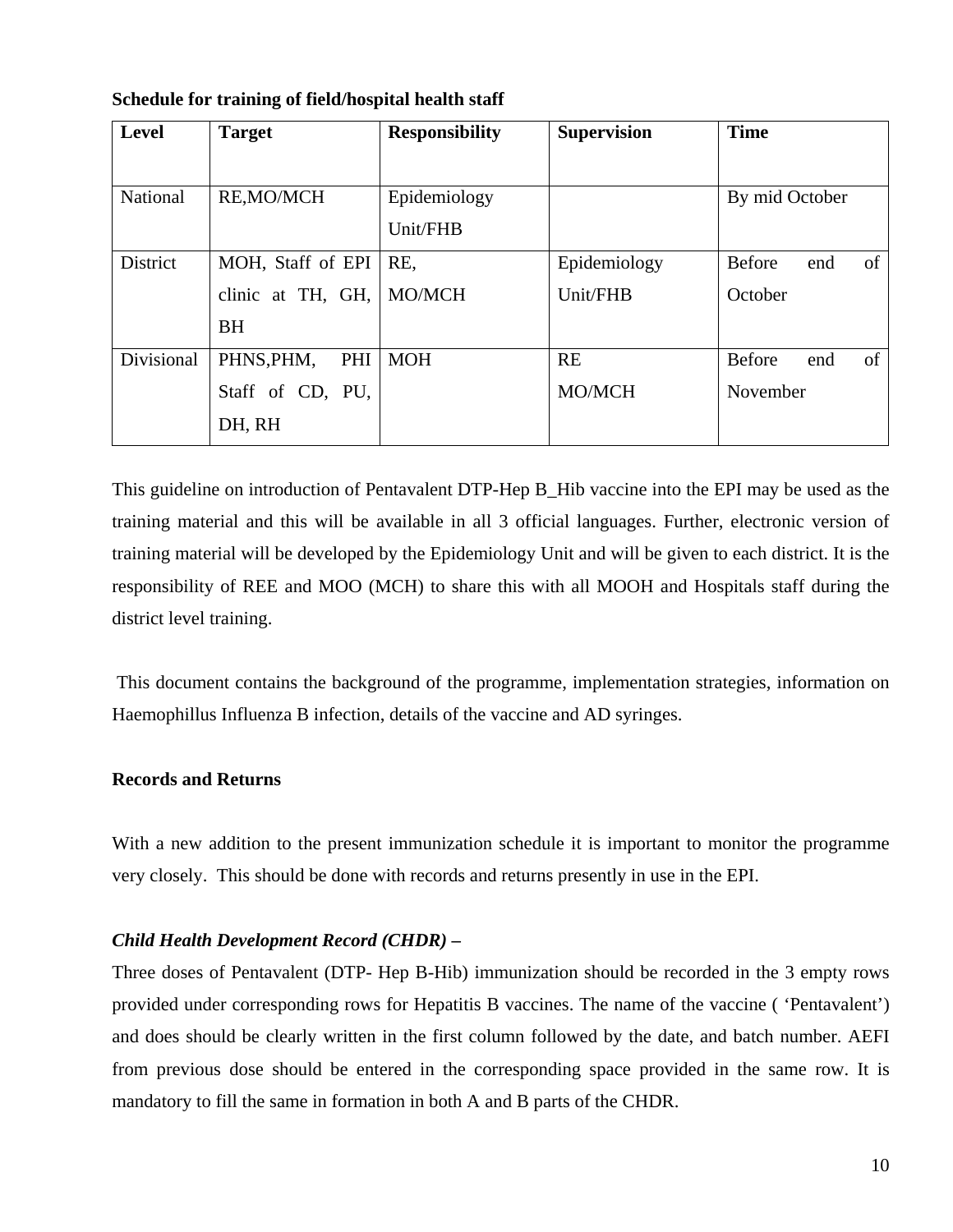### *Clinic Immunization Register –*

All immunizations carried out in the clinic should be entered in this register. The 3 columns provided for 'Other' vaccines should be used to enter 03 doses of Pentavalent (DTP-Hep B-Hib) vaccine.

### *Clinic Summary* **–**

As there are no columns are available in this register for other vaccines, the columns allocated for the Pre School DPT 1, DPT2 and DPT 3 should be used for entering 3 doses of Pentavalent vaccine. Pre School fourth dose of DPT should be entered in the  $4<sup>th</sup>$  column.

Similarly, 3 columns allocated for the preschool OPV 1, OPV2, and OPV3 should be used for entering Hep B1, HepB2 and HepB3 vaccine and two preschool OPV doses  $(4<sup>th</sup>$  and  $5<sup>th</sup>)$  should be entered in the  $4<sup>th</sup>$  and  $5<sup>th</sup>$  columns of the Preschool polio spaces.

This procedure will be followed until such time that the new formats are printed with relevant changes. Even though originally the pre school DPT (1, 2 and 3) and OPV (1, 2 and 3) columns were allocated for the entering of delayed DPT and OPV immunizations, this information is not readily available form the source document (clinic immunization register). Hence these spaces are often kept redundant and using these columns for Pentavalent vaccines will not effect the Medical Information System.

It is important to record this clearly because only a group of infants would receive Pentavalent vaccine in an immunization clinic while many others will receive DTP and Hep B separately.

| Date     | BCG | <b>Pre schoolers <math>(1-5</math> years)</b> |  |  |  |           |  |  |  |  |
|----------|-----|-----------------------------------------------|--|--|--|-----------|--|--|--|--|
|          |     | <b>Pentavelant /DTP</b>                       |  |  |  | Hep B/OPV |  |  |  |  |
|          |     |                                               |  |  |  |           |  |  |  |  |
| 27/01/08 |     |                                               |  |  |  |           |  |  |  |  |
|          |     |                                               |  |  |  |           |  |  |  |  |
|          |     |                                               |  |  |  |           |  |  |  |  |

### *Clinic AEFI Register-*

A register should be maintained at each clinic to record all adverse events reported following immunizations. The name of the child, the type of adverse event and the vaccine following which the adverse event appeared, should all be entered in the register against the date of the clinic in which it is reported.

| <b>Date</b> | Name of Address<br>child | Name of Date<br>vaccine | of<br>$ $ immunization $ $ adverse event | Type<br>of | <b>Remarks</b> |
|-------------|--------------------------|-------------------------|------------------------------------------|------------|----------------|
|             |                          |                         |                                          |            |                |
|             |                          |                         |                                          |            |                |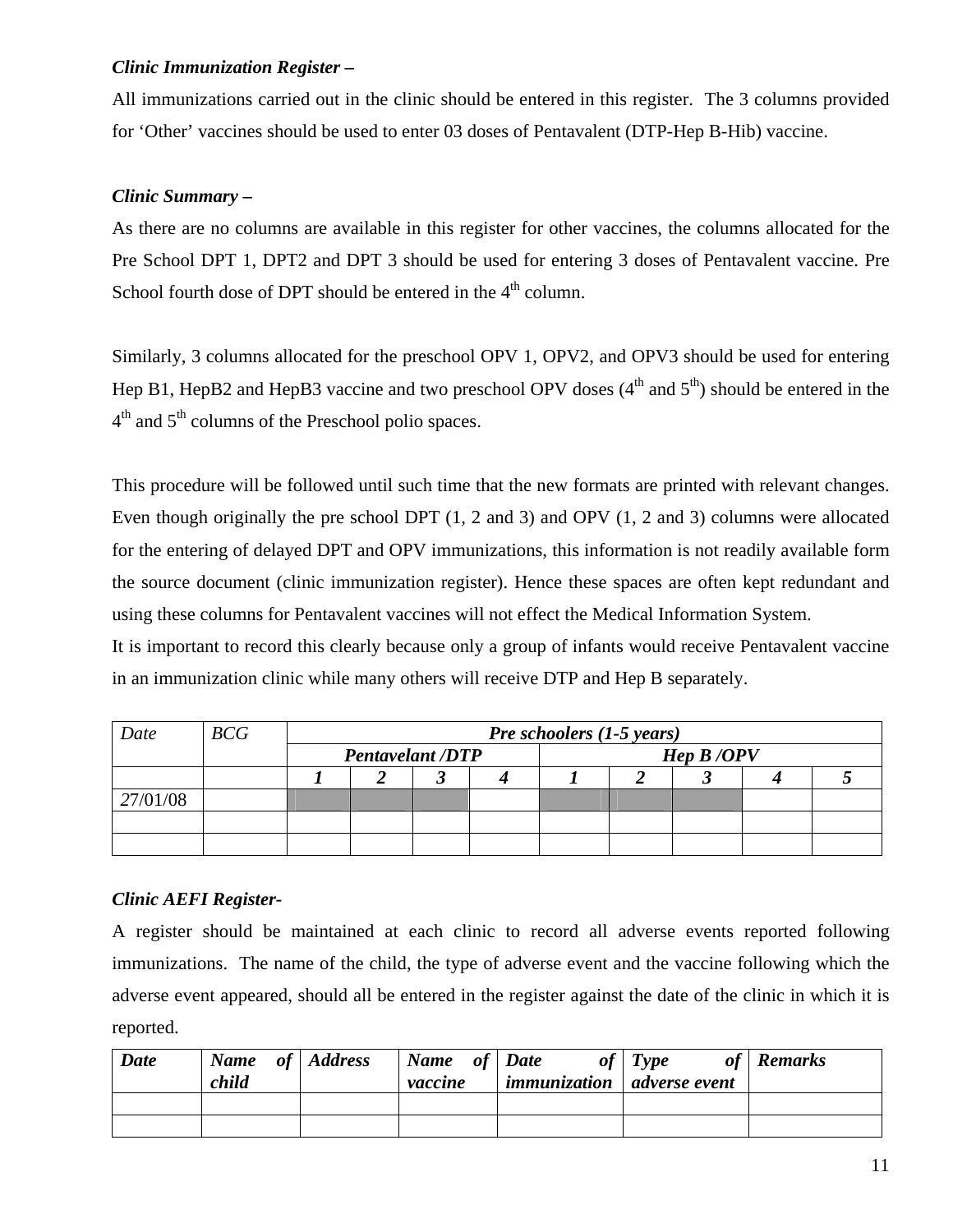# *Birth and Immunization Register – Form EPI/3/79 –*

Date of Pentavalent (DTP-Hep B-Hib) immunization should be recorded on column 7d, in sub columns 1, 2, 3 provided to record  $\text{HepB}_1$ ,  $\text{HepB}_2$  and  $\text{HepB}_3$ .

|         | 7 Date of immunization |   |               |                      |       |  |                          |                      |   |                     |   |   |  |
|---------|------------------------|---|---------------|----------------------|-------|--|--------------------------|----------------------|---|---------------------|---|---|--|
| a       |                        |   | <b>Triple</b> |                      | Polio |  | <b>Hepatitis B/Penta</b> |                      |   | e<br><b>Measles</b> |   |   |  |
| רי<br>ă | Scar                   | 1 | 2             | $\boldsymbol{\beta}$ | 4     |  | 2                        | $\boldsymbol{\beta}$ | 4 |                     | 2 | 3 |  |
|         |                        |   |               |                      |       |  |                          |                      |   |                     |   |   |  |

### *Quarterly MCH Clinic Return* **–**

At the end of every month, entries in the clinic summary should be added up (totaled) and immunizations performed during the whole month should be recorded in this return monthly. This return should be sent to the MOH office by each PHM at the end of each quarter before the 5<sup>th</sup> of the following month.

As in the case of the clinic summery the corresponding spaces (rows) available for the entering preschool DPT 1 to DPT3 will be used for entering 3 doses of Pentavalent (DTP-HepB-Hib) immunization. It is important to note that in this return the spaces are horizontally aligned in contrast to the vertically aligned columns in the clinic return.

|                           | $1st$ dose (Penta 1) |  |
|---------------------------|----------------------|--|
|                           | $2nd$ dose (Penta 2) |  |
| Triple (DPT) preschoolers | $3rd$ dose (Penta 3) |  |
|                           | $4th$ dose (DPT 4)   |  |

# *Monthly AEFI Return* **–**

All adverse events reported from the area following immunizations should be summarized into this return by MOH and copies of the return should be sent to RE and the Epidemiological Unit. Adverse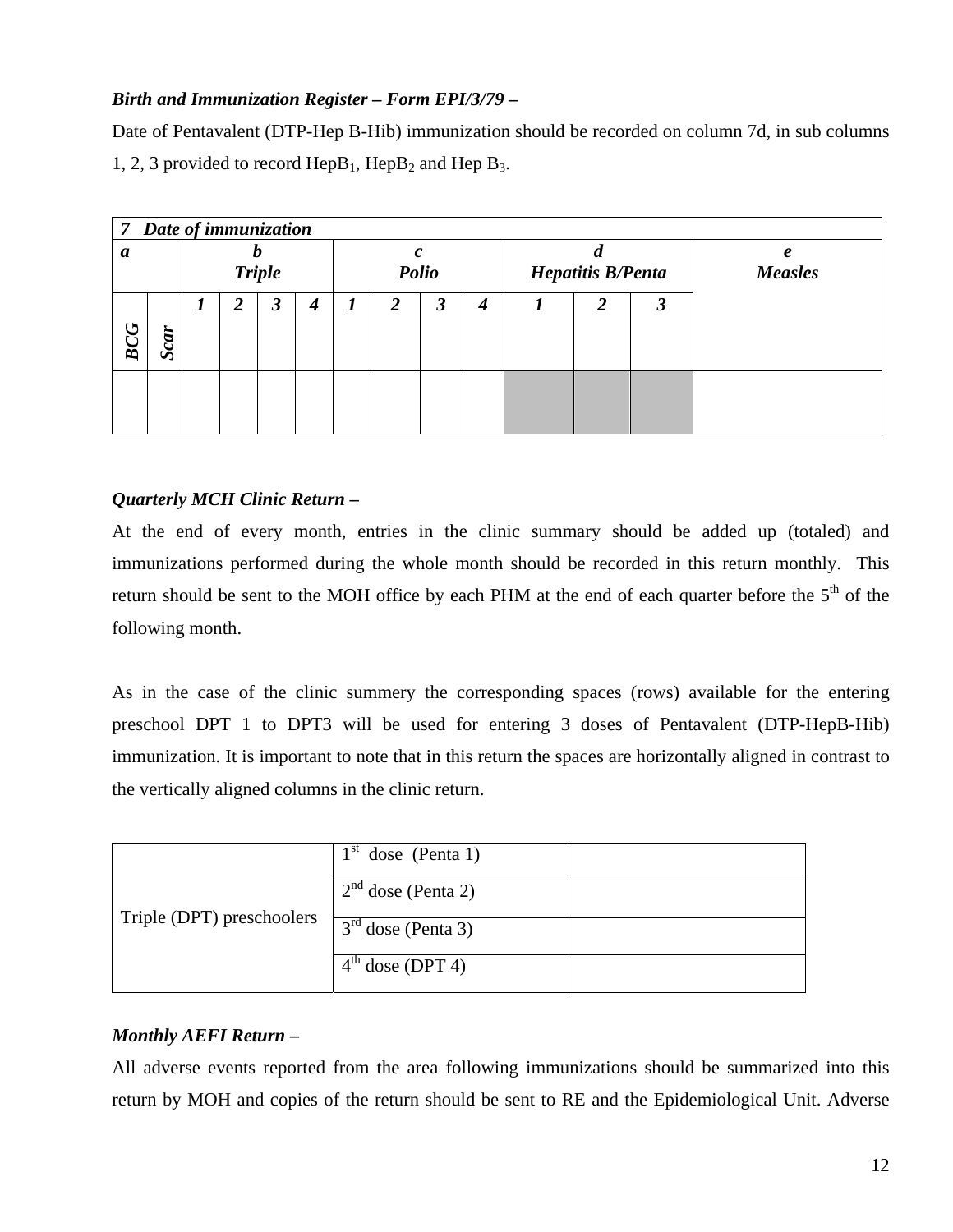events from Pentavalent (DTP-HepB-Hib) vaccine should be entered in the column "Other" and it should be named so.

### *Monthly Stock Return of Vaccines and ORS –*

The number of Pentavalent (DTP-Hep B-Hib) doses required for the institution for the month should be requisitioned under the column "Other" in the monthly return and it should be named so.

### *Vaccine Movement Register -*

This register should be maintained at the MOH office and used for each immunization clinic session held in the area. The number of doses of immunizations used at the clinic and the number of immunizations performed at the clinic should be entered under each clinic session in this register. An extra column should be added to enter Pentavalent (DTP-HepB-Hib) immunization for the purpose. This register is vital in compiling vaccine wastages.

# *Quarterly EPI Return (EPID/EPI/2/98) –*

Entries in all Quarterly MCH Clinic Returns received at the MOH office and data on immunization activities carried out in schools, estates and, hospitals in the area should be summarized on to this return. The number of Pentavalent (DTP-HepB-Hib) immunizations for the quarter should be entered under the heading 1-4 year DPT  $1<sup>st</sup>$  to  $3<sup>rd</sup>$  dose of the return. This arrangement is similar to that of the Quarterly MCH clinic return.

| <b>Triple vaccine (DPT)</b> |                      |  |  |
|-----------------------------|----------------------|--|--|
| $1-4$ year                  | $1st$ dose (Penta 1) |  |  |
|                             | $2nd$ dose (Penta 2) |  |  |
|                             | $3rd$ dose (Penta 3) |  |  |
|                             | $4th$ dose (DPT 4)   |  |  |

Calculation of Pentavalent (DTP-Hep B-Hib) coverage should be done as for other EPI antigens.

 $Coverage =$ Total number of Pentavalent immunizations from Health Unit, Hospitals and, Estates of the area for the quarter  $\sim$  x 100 Estimated number of infants for the quarter

13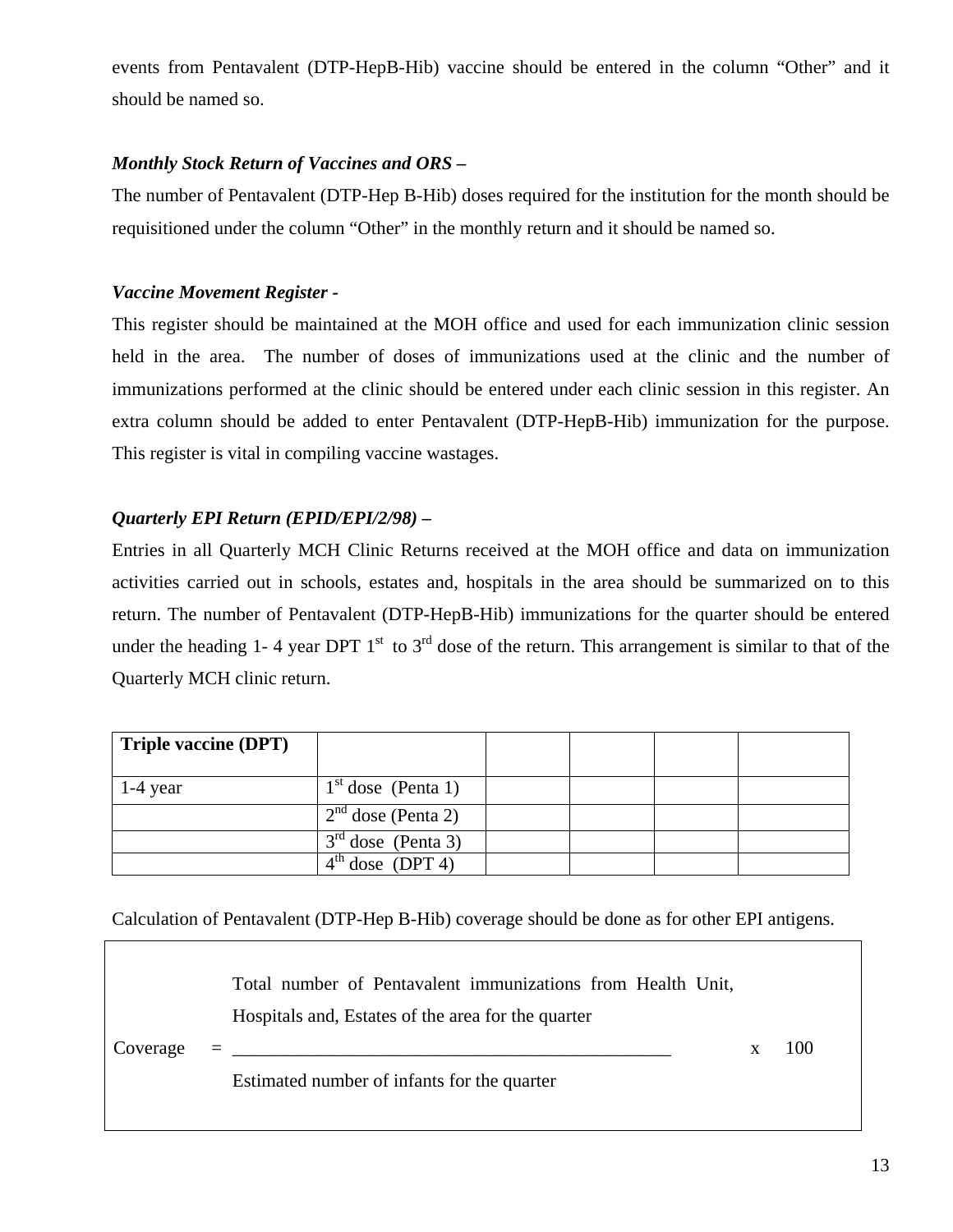Vaccine wastage for Pentavalent (DTP-Hep B-Hib) vaccine should be entered in page 3 of the quarterly EPI Return in the table provided. It should be entered on the row marked as 'other'. Name of the antigen – 'Pentavalent' should be clearly written on the first column (A) of the row.

Calculation of Pentavalent (DTP-Hep B-Hib) vaccine wastage should be done similar to other EPI antigens.

Wastage =  $100 -$  usage  $*$ 

|           |          | Number of DTP-Hep. B-Hib immunizations performed          |   |     |
|-----------|----------|-----------------------------------------------------------|---|-----|
|           |          | during the quarter                                        |   |     |
| Usage $*$ | $\equiv$ |                                                           | X | 100 |
|           |          | Number of DTP-Hep. B-Hib doses used in all clinics during |   |     |
|           |          | the quarter                                               |   |     |

#### **Monitoring and Evaluation**

Close monitoring and evaluation of the introduction of Pentavalent (DTP-HepB-Hib) vaccine into the national immunization programme from its initiation is important for sustenance of the programme. Presently used EPI indicators: i.e. vaccine coverage, vaccine wastage and rate of AEFI will be used for this purpose.

Monitoring of Pentavalent (DTP-HepB-Hib) immunization coverage, vaccine wastage and adverse events reported following Pentavalent (DTP-HepB-Hib) immunization should be done at MOH level by MOH and PHNS and at district level by RE and MO/MCH. Epidemiological Unit will be responsible for monitoring at national level as for other EPI antigens.

#### Monitoring of Pentavalent (DTP-Hep B-Hib) Immunization Coverage

Monitoring of Pentavalent (DTP-Hep B-Hib) vaccine coverage will be incorporated into the routine immunization monitoring mechanism, the Quarterly EPI Return as soon as the vaccine is introduced. Special inputs to improve coverage have to be provided by responsible monitoring authorities for areas with poor coverage of Pentavalent (DTP-Hep B-Hib) immunization. It is also very important that data are recorded in the return accurately and clearly. MOH should be responsible for sending a timely,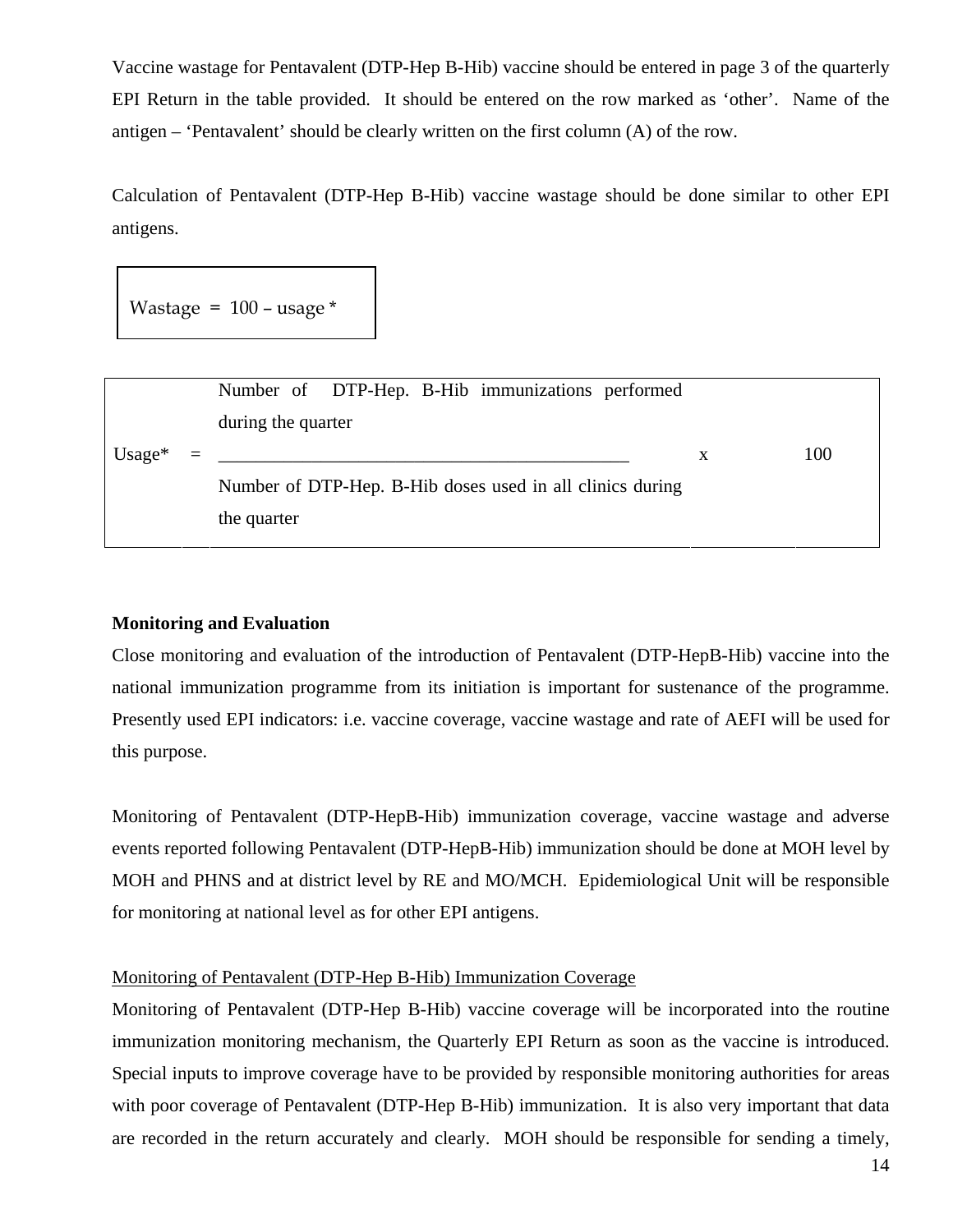accurately recorded return and should not hesitate to take necessary action to sustain the practice. At national level, analysis of Pentavalent (DTP-HepB-Hib) immunization coverage will be dealt with separately to monitor the progress of the activity in its early years.

A completely immunized child for Triple, Hepatitis B and Hib will be defined as a child immunized with all 3 doses within his/her first year and this indicator will be important to assess the progress of the programme.

### Monitoring of Pentavalent (DTP-Hep B-Hib) Vaccine Wastage

Since DTP-Hep B-Hib single dose liquid pentavalent vaccine is more expensive than other EPI vaccines, it is important to monitor the wastage and to implement strategies to minimize it, at all levels concerned. Also since the Government of Sri Lanka is committed to co finance the Pentavalent (DTP-Hep B-Hib) Immunization Programme from the beginning of introduction, minimizing vaccine wastage is crucial.

The routine immunization monitoring tool of EPI, the Quarterly EPI Return will be used to monitor the wastage of Pentavalent (DTP-Hep B-Hib) vaccine. It is therefore important that reliable and accurate data is provided through the Quarterly EPI Return.

Assessment of causes for vaccine wastage at each MOH level is important as these vary widely between different settings. Strategies for reducing wastage could then be designed accordingly.

### *Possible causes for high vaccine wastage:*

- Breakdown of cold chain or inadequacy of cold chain maintenance system
- Freezing of vaccines
- Poor monitoring of proper vaccine movement between MOH office and immunization clinics

#### *Strategies that could be designed:*

- Careful planning in vaccine indentation and distribution
- Strict maintenance of cold chain
- Careful planning of immunization clinic locations
- Monitoring of proper vaccine movement at MOH level
- Maintenance of accurate records and utilization of these to minimize inadequacies of vaccine stocks at MOH level
- Improvement of safe vaccine storage